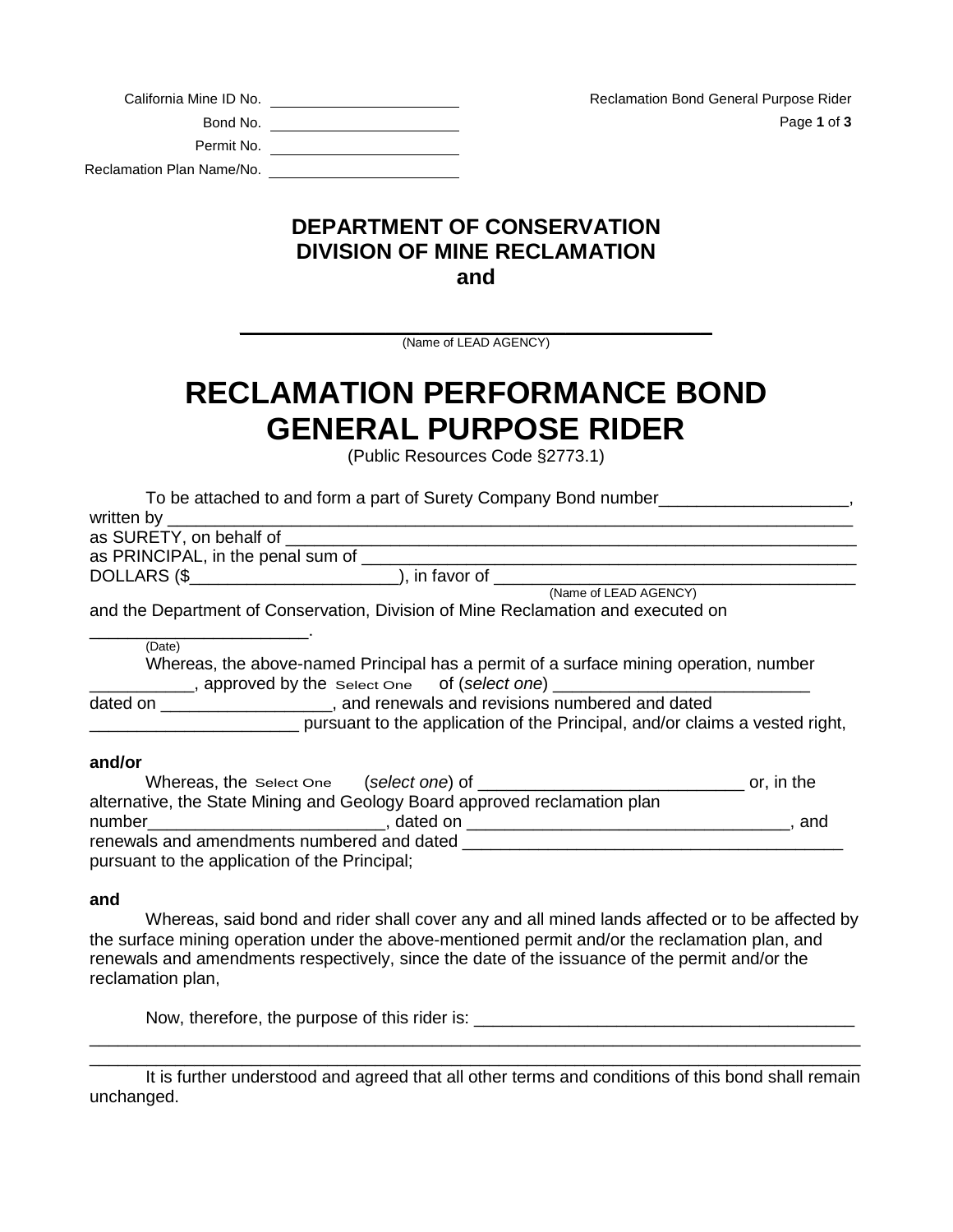| Reclamation Bond General Purpose Rider | California Mine ID No.    |
|----------------------------------------|---------------------------|
| Page 2 of 3                            | Bond No.                  |
|                                        | Permit No.                |
|                                        | Reclamation Plan Name/No. |

IN WITNESS THEREOF, the Principal and Surety have hereunto set their signatures and seals as of the dates set forth below.

## **PRINCIPAL**

|                                                                                                                                                                   | (Company - Permittee [Principal])            |  |  |  |
|-------------------------------------------------------------------------------------------------------------------------------------------------------------------|----------------------------------------------|--|--|--|
|                                                                                                                                                                   |                                              |  |  |  |
|                                                                                                                                                                   | (Corporate Officer/Partners/Sole Proprietor) |  |  |  |
| (Seal)                                                                                                                                                            |                                              |  |  |  |
|                                                                                                                                                                   | <b>Typed or Printed Name</b>                 |  |  |  |
|                                                                                                                                                                   |                                              |  |  |  |
| <b>SURETY</b>                                                                                                                                                     |                                              |  |  |  |
| I declare, under penalty of perjury, under the laws of the State of California, that I have executed the<br>foregoing rider under an unrevoked Power of Attorney. |                                              |  |  |  |
|                                                                                                                                                                   |                                              |  |  |  |
|                                                                                                                                                                   | (Surety Company)                             |  |  |  |
|                                                                                                                                                                   |                                              |  |  |  |
| (Seal)                                                                                                                                                            | (Signature of Attorney-in-Fact for Surety)   |  |  |  |
|                                                                                                                                                                   |                                              |  |  |  |

Typed or Printed Name

Title: \_\_\_\_\_\_\_\_\_\_\_\_\_\_\_\_\_\_\_\_\_\_\_\_\_\_\_\_\_\_\_\_\_\_\_\_\_\_\_\_\_\_\_\_\_\_\_\_\_\_\_

Executed in \_\_\_\_\_\_\_\_\_\_\_\_\_\_\_\_\_\_\_\_\_\_\_\_\_\_\_\_\_\_\_\_\_\_\_\_\_\_ on \_\_\_\_\_\_\_\_\_\_\_\_\_\_\_\_\_\_\_\_\_\_\_\_ under (City and State) (Date) the laws of the State of California.

Where one signs by virtue of a Power of Attorney for a Surety Company, such fully executed Power of Attorney must be filed with this bond.

Please identify the agent acting on behalf of the surety who will accept notices, papers, and other documents, if applicable.

| Agent:               | $\tau$ itle:   |
|----------------------|----------------|
| Address:             |                |
| <b>Phone Number:</b> | Email Address: |